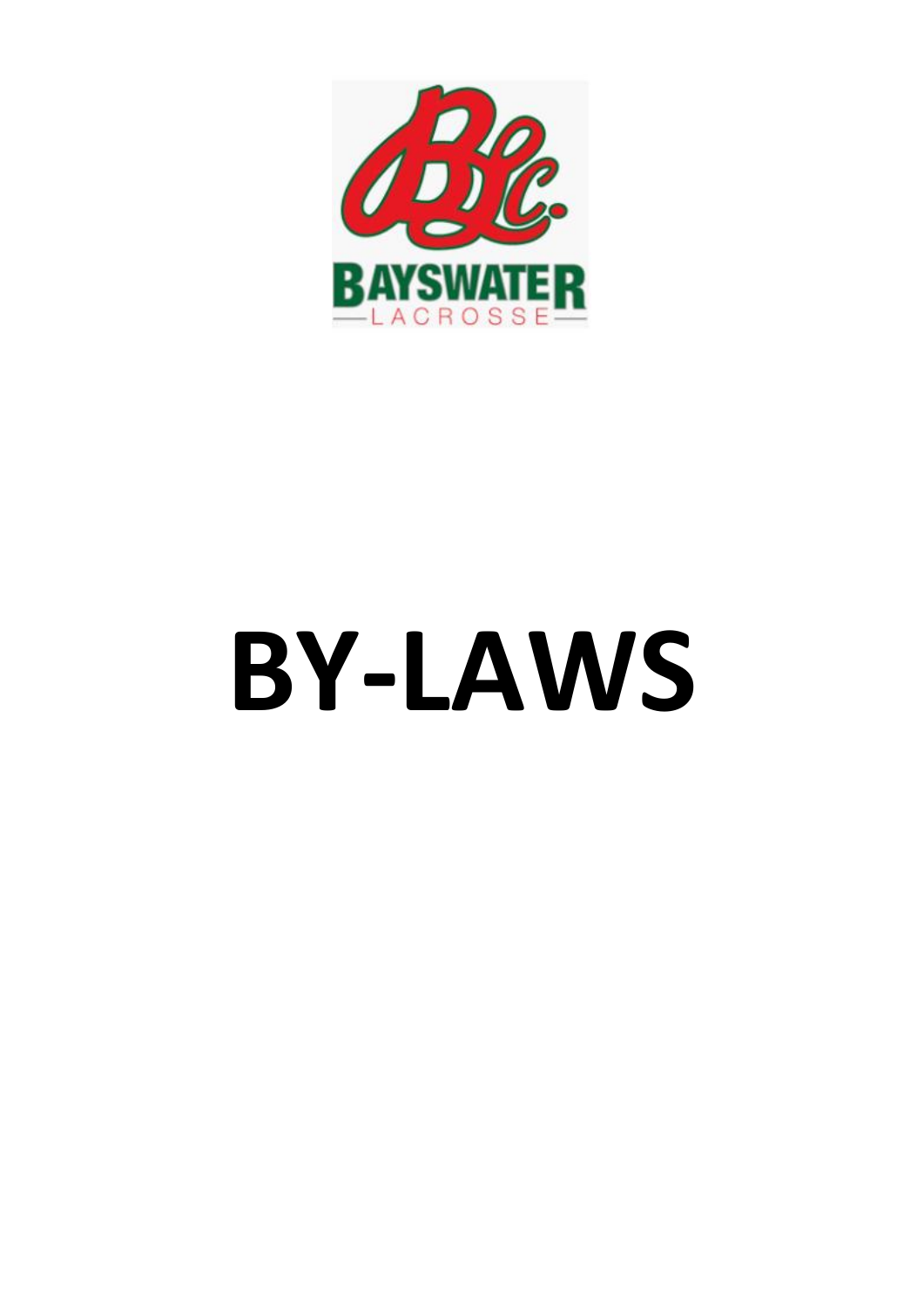| <b>BAYSWATER LACROSSE CLUB (INC)</b>                |                                          |                                                 |
|-----------------------------------------------------|------------------------------------------|-------------------------------------------------|
| <b>FOR THE ATTENTION OF:</b><br><b>CLUB MEMBERS</b> | <b>SUBJECT:</b><br><b>BAR MANAGEMENT</b> | <b>BY-LAW</b>                                   |
| <b>PAGE: 1 OF 2</b>                                 | <b>ISSUED:</b><br>18/03/2020             | <b>NUMBER:</b><br><b>BLC 01</b>                 |
| <b>PREPARED BY:</b><br>MGMT. COM'TEE 11/03/2020     | <b>APPROVED:</b>                         | <b>SUPERSEDES:</b><br>BLC01 dated 22 March 1995 |

The purpose of this procedure is to provide guidelines to create a "controlled management" of the bar area, stock control, cash management and bar duty.

## **BAR MANAGER**

A Manager should be appointed each year. His/Her basic duty would be to order stock, prepare a bar duty roster, co-ordinate labour required, establish cash "float" requirements and set product selling prices.

## **DIRECTOR OF FINANCE**

To provide the cash "float" as required and in the change format as set.

To carry out periodic stocktake audits

### **ROSTERED BAR DUTY MANAGER**

Tend to the bar between the times allocated. If unable to fulfil your roster date and time, then it is your responsibility to arrange a replacement from the roster list.

## **Duties**

- 1) To gain help when required only from those club members accepted for bar duties and having a current RSA Certificate (list will be posted).
- 2) To keep all other persons out of the bar area when bar is open
- 3) To assist in the stocking up of the fridges when stock arrives
- 4) To restock the fridges before leaving
- 5) To clean bar area before leaving
- 6) To lock spirits in office before leaving
- 7) To lock fridges before leaving
- 8) The Bar Manager or Duty Bar Manager is to take all cash with them and delivering this to Director of Finance, by the next time the bar is required to be opened.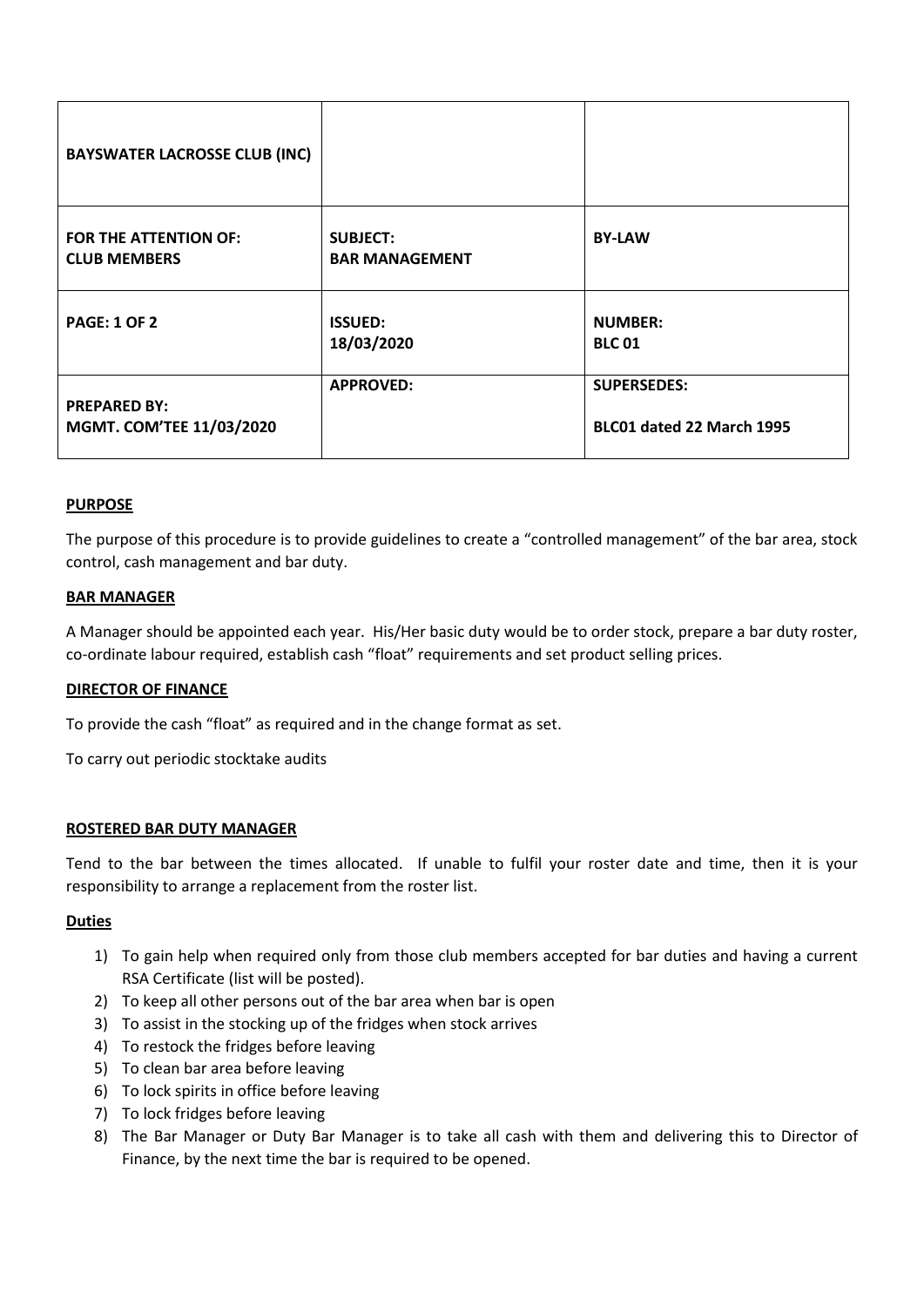| <b>BAYSWATER LACROSSE CLUB (INC)</b>                |                                          |                                                 |
|-----------------------------------------------------|------------------------------------------|-------------------------------------------------|
| <b>FOR THE ATTENTION OF:</b><br><b>CLUB MEMBERS</b> | <b>SUBJECT:</b><br><b>BAR MANAGEMENT</b> | <b>BY-LAW</b>                                   |
| <b>PAGE: 2 OF 2</b>                                 | <b>ISSUED:</b><br>18/03/2020             | <b>NUMBER:</b><br><b>BLC 01</b>                 |
| <b>PREPARED BY:</b><br>MGMT. COM'TEE 13/03/2020     | <b>APPROVED:</b>                         | <b>SUPERSEDES:</b><br>BLC01 dated 22 March 1995 |

## **PROCEDURES**

- 1) All stock, beer, wine, spirits, cool drinks, chips, nuts and other stock is to be ordered through the use of B.L.C. Bar Order book. This is to be in triplicate with one copy being given to the source of order, one being taken for record purposes by the Director of Finance and the third copy remaining in the Order Book.
- 2) Spirits are to be dispensed only from wall mounted spirit dispenser.
- 3) All liquor to be purchased solely from the club's designated sponsor outlet.
- 4) Price boards are to be used (two if necessary) when prices are different from a training night to that of other functions, ie Saturdays and first Friday of the month.
- 5) To seek appropriate volunteer for Bay Duty (see Appendix 'A').
- 6) Prepare a "Duty Bar Manager" Roster (preferably from non-playing Club Members see Appendix 'B').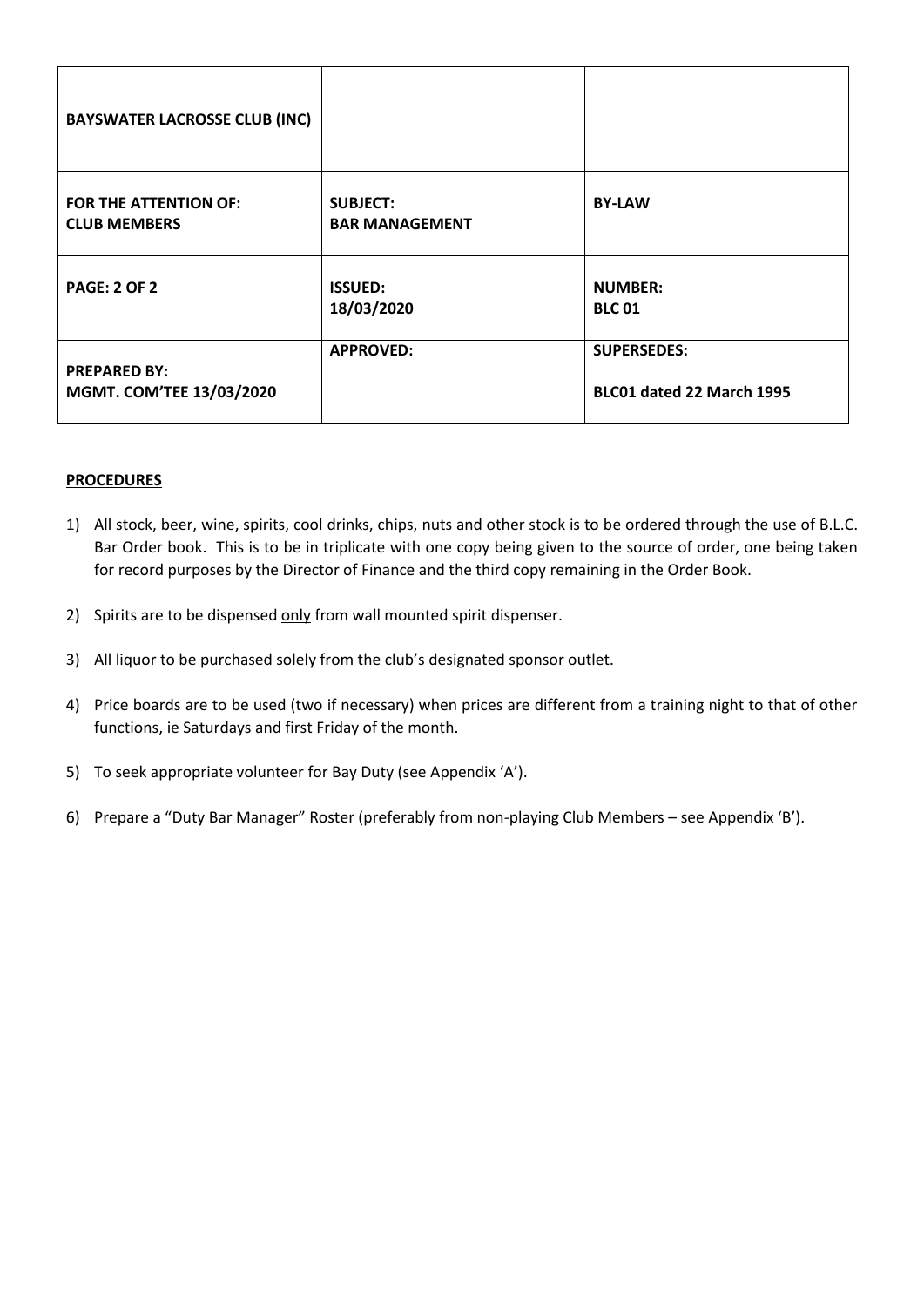# **BAYSWATER LACROSSE CLUB (INC)**

**BAR PERSONS EFFECTIVE DATE: ……………………………**

| <b>NAME</b> | <b>PHONE NO</b> | <b>NAME</b> | <b>PHONE NO</b> |
|-------------|-----------------|-------------|-----------------|
|             |                 |             |                 |
|             |                 |             |                 |
|             |                 |             |                 |
|             |                 |             |                 |
|             |                 |             |                 |
|             |                 |             |                 |
|             |                 |             |                 |
|             |                 |             |                 |
|             |                 |             |                 |
|             |                 |             |                 |
|             |                 |             |                 |
|             |                 |             |                 |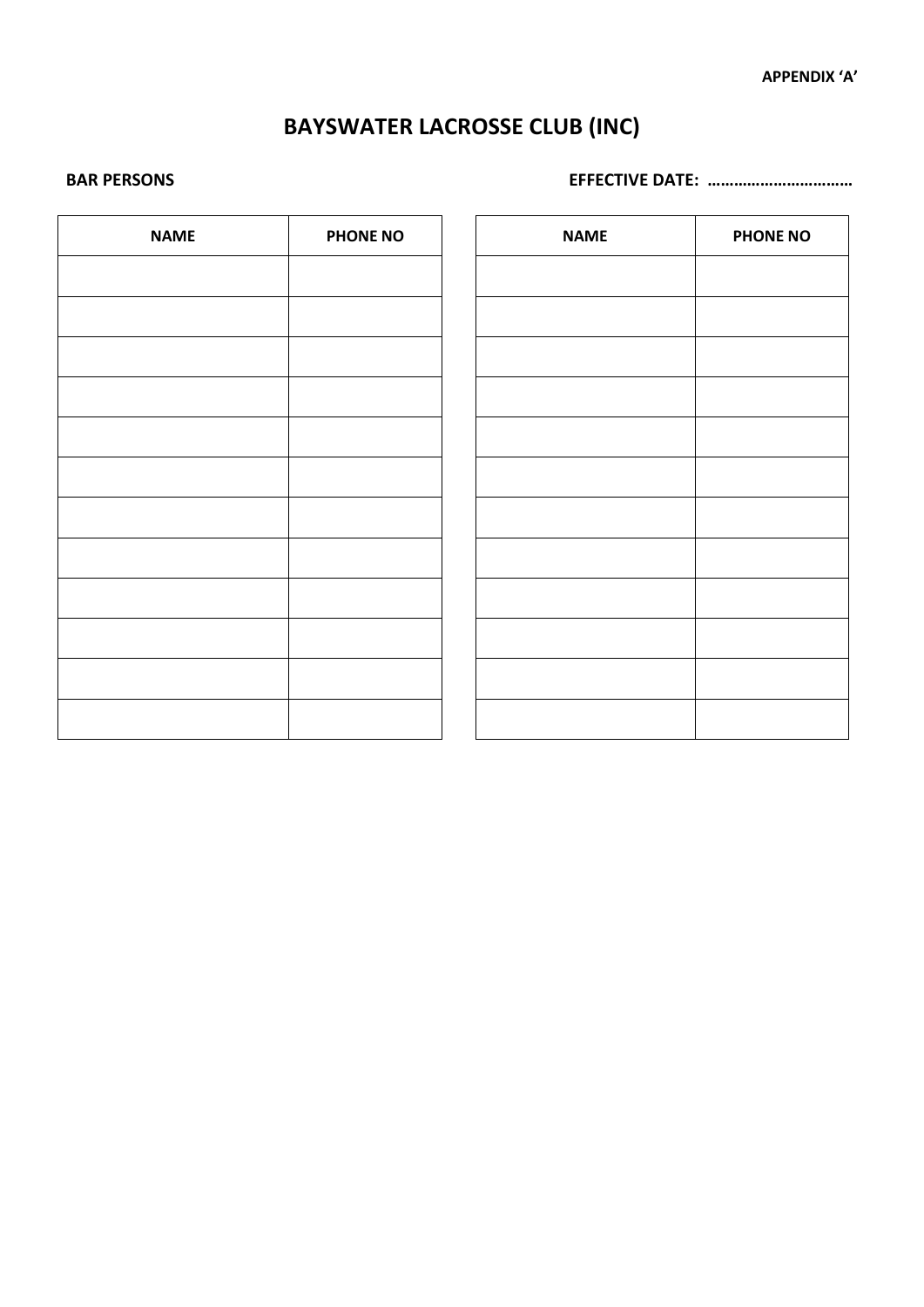# **BAYSWATER LACROSSE CLUB (INC)**

**BAR PERSONS EFFECTIVE DATE: ……………………………**

| <b>NAME</b> | <b>PHONE NO</b> | <b>NAME</b> | <b>PHONE NO</b> |
|-------------|-----------------|-------------|-----------------|
|             |                 |             |                 |
|             |                 |             |                 |
|             |                 |             |                 |
|             |                 |             |                 |
|             |                 |             |                 |
|             |                 |             |                 |
|             |                 |             |                 |
|             |                 |             |                 |
|             |                 |             |                 |
|             |                 |             |                 |
|             |                 |             |                 |
|             |                 |             |                 |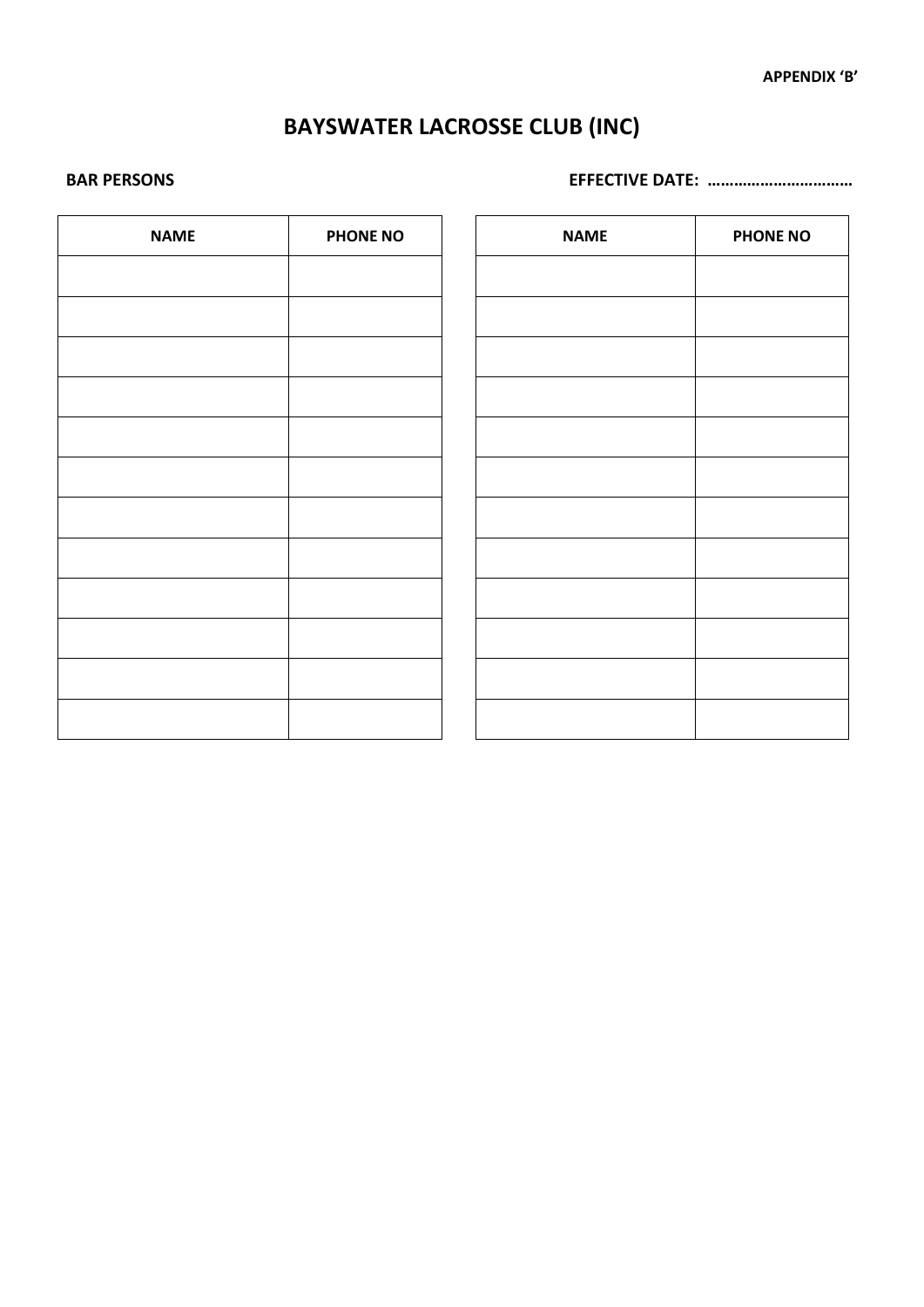| <b>BAYSWATER LACROSSE CLUB (INC)</b>                |                                                                                                  |                                                         |
|-----------------------------------------------------|--------------------------------------------------------------------------------------------------|---------------------------------------------------------|
| <b>FOR THE ATTENTION OF:</b><br><b>CLUB MEMBERS</b> | <b>SUBJECT:</b><br><b>FINANCIAL</b><br><b>SUPPORT</b><br><b>FOR</b><br>STATE/NATIONAL TEAM REPS. | <b>BY-LAW</b>                                           |
| <b>PAGE: 1 OF 1</b>                                 | <b>ISSUED:</b><br>18/03/2020                                                                     | <b>NUMBER:</b><br><b>BLC 02</b>                         |
| <b>PREPARED BY:</b><br>MGMT. COM'TEE 11/03/2020     | <b>APPROVED:</b>                                                                                 | <b>SUPERSEDES:</b><br><b>BLC 02 dared 22 MARCH 1995</b> |

Financial assistance of Club Members selected into a State or Australian Team and travelling interstate or overseas.

Financial support by the Club for their members having been selected into a State or National Team should be dependent upon the financial status of the Club at the time support is required and all decisions in that regard by made by the Management Committee. **The following is suggested as a guide in the amounts suitable for the various representatives:**

| State Team Players (Travelling Only)                                                           | Seniors<br><b>Juniors</b> | \$150.00<br>\$100.00 |
|------------------------------------------------------------------------------------------------|---------------------------|----------------------|
| State Team Manager,<br>Coach, & Referee (Travelling only<br>Unless substantially subsidised by |                           |                      |
| An Association)                                                                                |                           | \$150.00             |
| Australian Team Players (Travelling Only)                                                      |                           | \$300.00             |
| Australian Team Manager, Coach & Referee<br>(Travelling only unless substantially subsidised   |                           |                      |
| By an Association)                                                                             |                           | 5300.00              |

To offset costs, a function and/or raffles should be run with the representative's assistance, with the funds raised being accounted as a separate entry (within the accounts of the Club) to enable excess funds to be rolled over until the following year for the purpose of State/Australian Representatives'' Support.

**Note**: Support will only be given when the Management Committee considers the Club financially able to assist at any given time.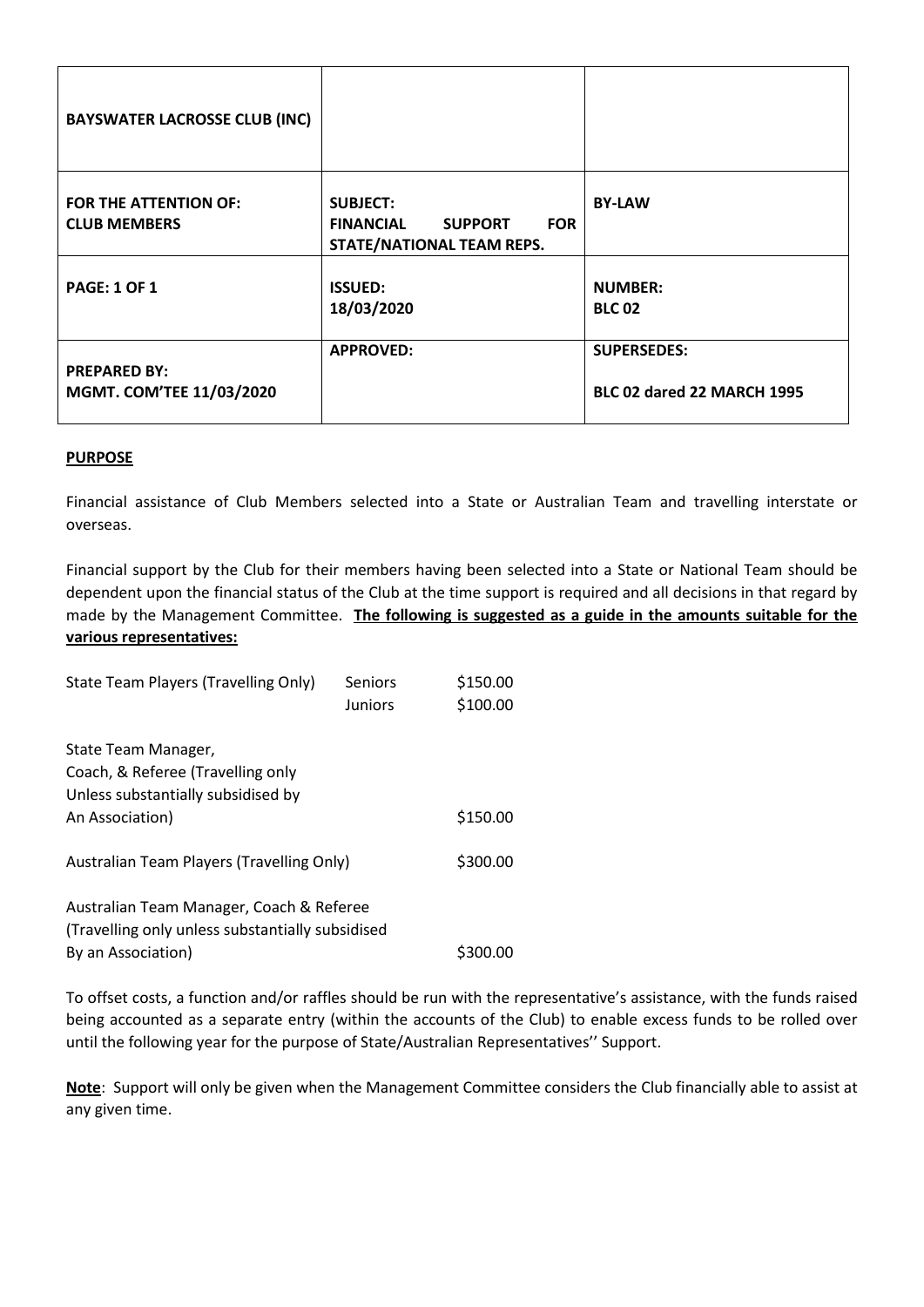| <b>BAYSWATER LACROSSE CLUB (INC)</b>                |                                                                         |                                                         |
|-----------------------------------------------------|-------------------------------------------------------------------------|---------------------------------------------------------|
| <b>FOR THE ATTENTION OF:</b><br><b>CLUB MEMBERS</b> | <b>SUBJECT:</b><br>CASUAL HIRE OF PREMISES<br>(CONDITIONS & GUIDELINES) | <b>BY-LAW</b>                                           |
| <b>PAGE: 1 OF 2</b>                                 | <b>ISSUED:</b><br>18/03/2020                                            | <b>NUMBER:</b><br><b>BLC 03</b>                         |
| <b>PREPARED BY:</b><br>MGMT. COM'TEE 11/03/2020     | <b>APPROVED:</b>                                                        | <b>SUPERSEDES:</b><br><b>BLC 03 dated 22 MARCH 1995</b> |

b. Bond

The Clubhouse can be casually hired to club members and approved non club members subject to the following:

- 1) Clubrooms are to be in a clean state for the function this is the responsibility of the Club.
- 2) The Clubrooms are to be cleaned to an acceptable standard on the day/night of the function, after such function, or the following morning – this is the responsibility of the hirer.
- 3) Any damage or in the event of the rooms not being cleaned to an acceptable standard, will be referred to the Management Committee for adjudication of a reasonable fee for rectification. In this situation the bond is to be held with a refund being given where/when appropriate.
- 4) The person or organisation hiring the premises is to strictly comply with the relevant terms of the lease agreement between the COB and Bayswater Lacrosse Club (Inc)
- 5) Hire charges are to be in accordance with the following appropriate category:
	- a. Charge i) Club members \$150.00 plus bond
		- ii) Approved Non Club members \$300.00 plus bond
		- iii) Special events, ie State Team to be referred to Executive Committee or board

|      | Club members                  | \$300.00 |
|------|-------------------------------|----------|
| ii)  | Approved non club members     | \$300.00 |
| iii) | <b>Approved Special Event</b> | \$300.00 |

c. Should any of the hirers of a) i), ii) or iii) wish to purchase the beverages from the Club Bar at Bar prices and staffed by approved personnel in accordance with the Liquor Control Act 1988 the hire fee may be reduced after BLC Board review and approval.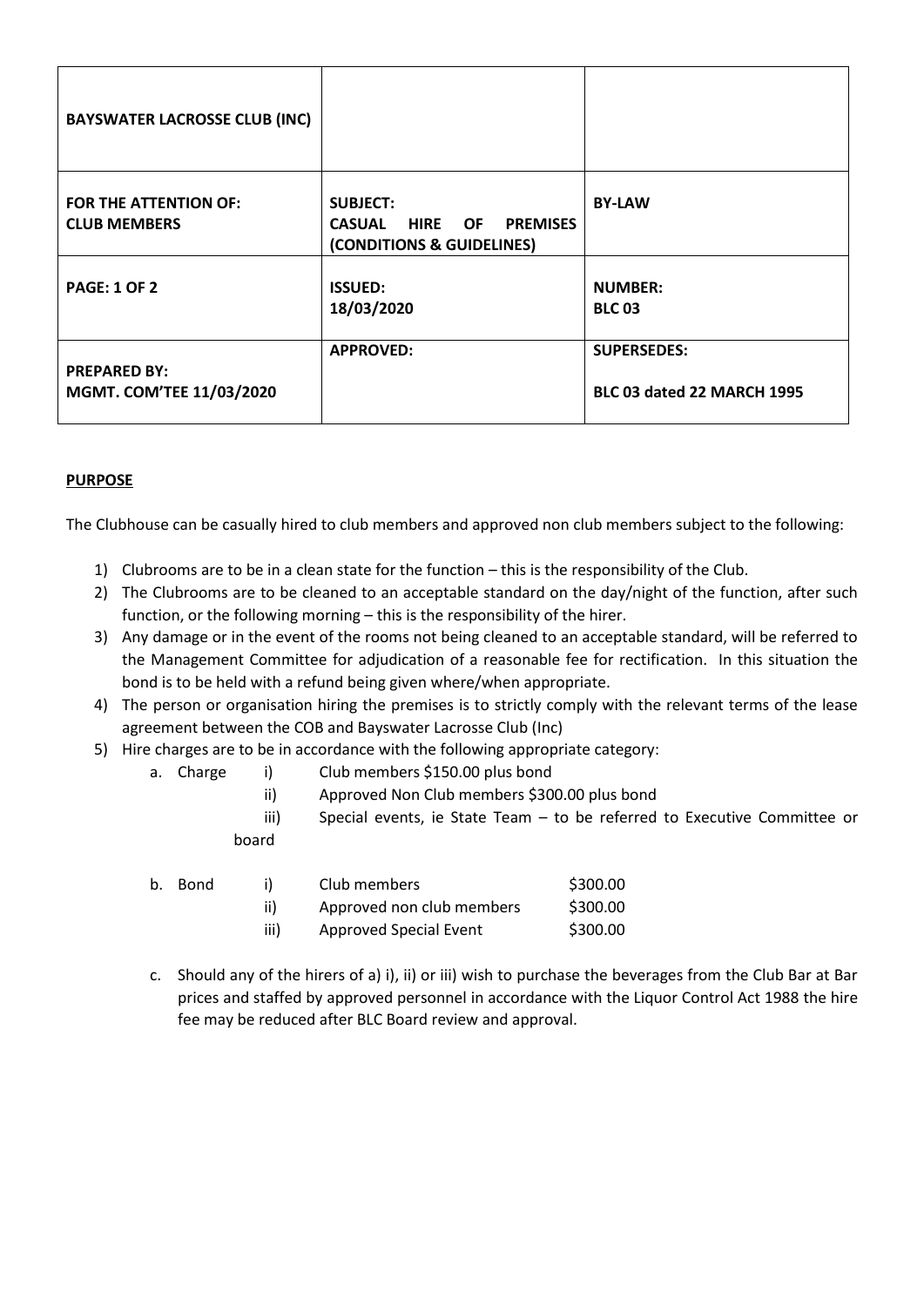| <b>BAYSWATER LACROSSE CLUB (INC)</b>                |                                                                         |                                                         |
|-----------------------------------------------------|-------------------------------------------------------------------------|---------------------------------------------------------|
| <b>FOR THE ATTENTION OF:</b><br><b>CLUB MEMBERS</b> | <b>SUBJECT:</b><br>CASUAL HIRE OF PREMISES<br>(CONDITIONS & GUIDELINES) | <b>BY-LAW</b>                                           |
| <b>PAGE: 2 OF 2</b>                                 | <b>ISSUED:</b><br>18/03/2020                                            | <b>NUMBER:</b><br><b>BLC 03</b>                         |
| <b>PREPARED BY:</b><br>MGMT. COM'TEE 11/03/2020     | <b>APPROVED:</b>                                                        | <b>SUPERSEDES:</b><br><b>BLC 03 dared 22 MARCH 1995</b> |

The Clubhouse can be hired to club members and/or approved club sponsored non-members subject to the following:

- 1) The Clubrooms are to be cleaned to an acceptable standard on the day/night of the function, after such function, or the following morning – this is the responsibility of the hirer.
- 2) Any damage will be referred to the Management Committee for adjudication of a reasonable fee for rectification. In this situation the bond is to be held with a refund being given where/when appropriate.
- 3) Both parties shall agree to the terms of hire (regardless of association to the club) by way of signature on a formal contract or binding agreement to protect the rights of the club and the Hirer.
- 4) The conditions will not in any way interfere with the legal operation of the Club as set out in the Liquor Licensing Act and Regulations or any other applicable legislation or standards.
- 5) The person seeking to hire the Clubrooms, on signing the agreement shall accept personal responsibility for any monies owed to the Club as determine by the Management Committee and/or the Club Manager.
- 6) The Management Committee shall be notified of any requests for hire of the Clubrooms and at a normal monthly meeting will consider each request.
- 7) The Management Committee by way of a vote in which the majority of the committee members present at the meeting are in approval will grant permission for the use of the premises.
- 8) Bar staff remuneration and bond amount will be determined by the Management Committee and included in the contract between the hirer and the Club.
- 9) The Club will provide:
	- a) Insurance (public liability, loss income etc)
	- b) Amenities.
	- c) Minimum of 2 bar staff
	- d) Snacks and drinks available for sale at Club prices
	- e) Liquor License
- 10) Approval is based on the following criteria
	- a) At least 6 weeks' notice prior to the intended use of the Clubrooms
	- b) The premises being available
	- c) The nature of the intended use
	- d) Parties requesting hire associated with B.L.C., WALA, other persons associated with lacrosse, ie Referees, Lacrosse West, other Clubs etc, should be considered before outside groups.
	- e) Parties not associated with lacrosse and requesting hire should be considered on a case-by-case basis.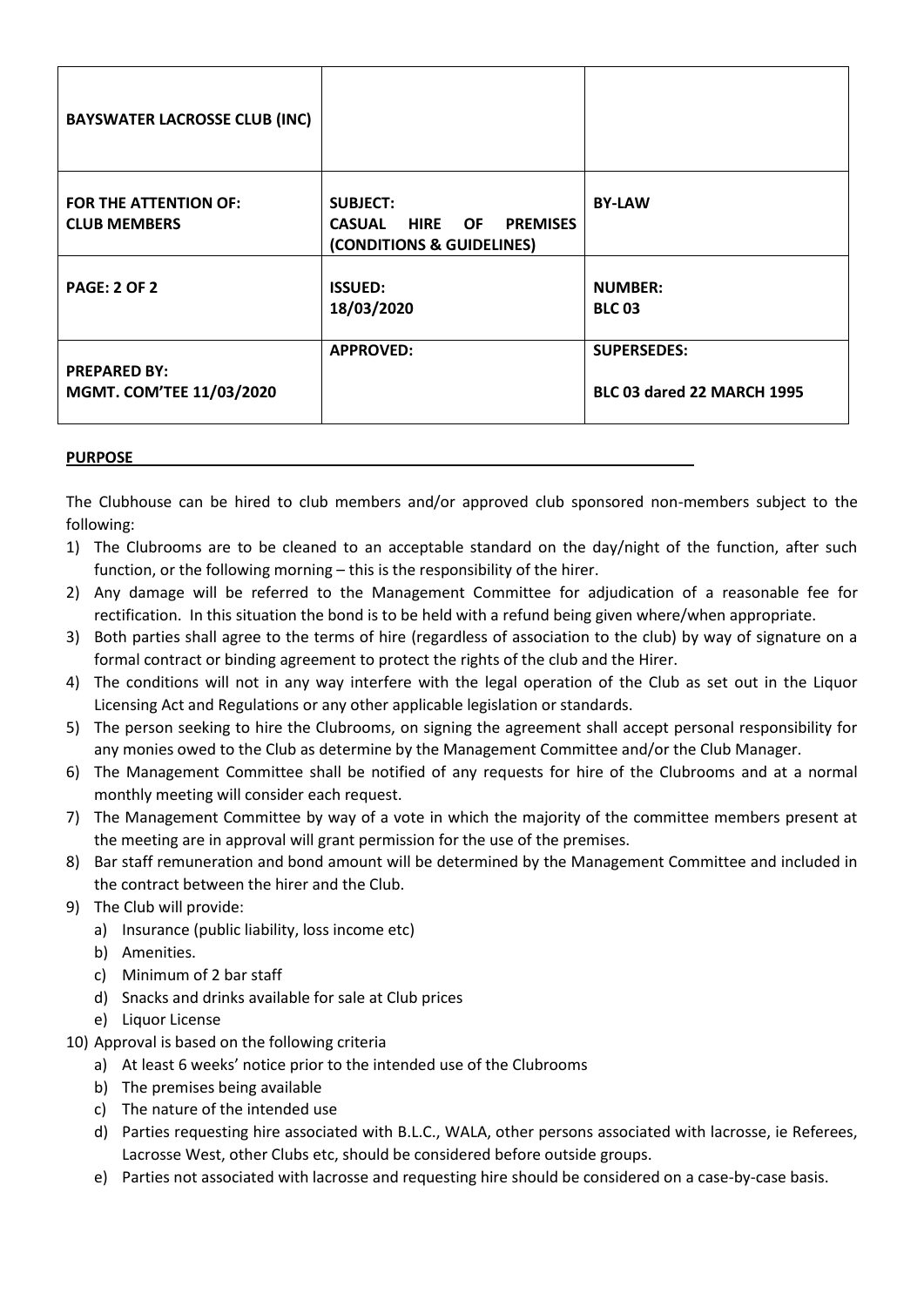| <b>BAYSWATER LACROSSE CLUB (INC)</b>                |                                              |                                                         |
|-----------------------------------------------------|----------------------------------------------|---------------------------------------------------------|
| <b>FOR THE ATTENTION OF:</b><br><b>CLUB MEMBERS</b> | <b>SUBJECT:</b><br>PERSONAL PORTRAITS/PHOTOS | <b>BY-LAW</b>                                           |
| <b>PAGE: 1 OF 1</b>                                 | <b>ISSUED:</b><br>18/03/2020                 | <b>NUMBER:</b><br><b>BLC 04</b>                         |
| <b>PREPARED BY:</b><br>MGMT. COM'TEE 11/03/2020     | <b>APPROVED:</b>                             | <b>SUPERSEDES:</b><br><b>BLC 04 dared 17 APRIL 1996</b> |

The purpose of this criteria is to provide guidelines for people wishing to have a portrait or photo hung on the Clubroom walls.

## **CRITERIA**

- 1) Must been a current financial member of the Bayswater Lacrosse Club (Inc).
- 2) Nominations are to be forwarded in writing to the management board for endorsement.
- 3) This criteria is to be retrospective.
- 4) This criteria applies to all BLC members.
- 5) The Club is to pay for the photo and framing (seize 8 x 10).
- 6) The photo is to be left on the Clubroom wall indefinitely.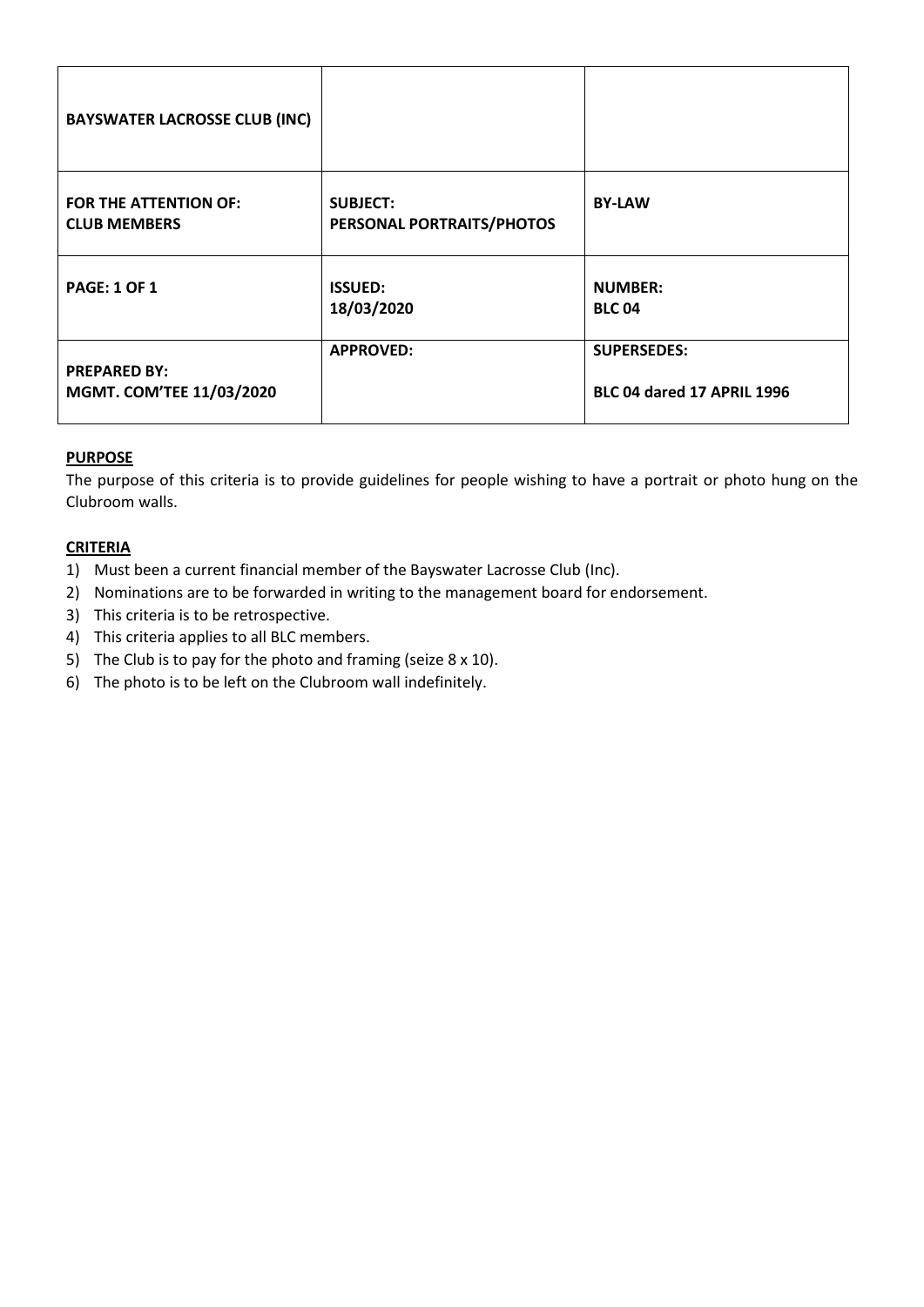| <b>BAYSWATER LACROSSE CLUB (INC)</b>                |                                                                   |                                                   |
|-----------------------------------------------------|-------------------------------------------------------------------|---------------------------------------------------|
| <b>FOR THE ATTENTION OF:</b><br><b>CLUB MEMBERS</b> | <b>SUBJECT:</b><br><b>NON-ATTENDANCE</b><br>AT COMMITTEE MEETINGS | <b>BY-LAW</b>                                     |
| <b>PAGE: 1 OF 1</b>                                 | <b>ISSUED:</b><br>18/03/2020                                      | <b>NUMBER:</b><br><b>BLC 05</b>                   |
| <b>PREPARED BY:</b><br>MGMT. COM'TEE 11/03/2020     | <b>APPROVED:</b>                                                  | <b>SUPERSEDES:</b><br>BLC 06 dated 9 JANUARY 2020 |

To ensure Management Committee Meetings are attended by Management Committee Members on a regular basis by enforcing the following provisions.

- 1) Management Committee members will attend Management Committee meetings, which are held once a month at a date to be decided in advance by the Committee (as per the constitution).
- 2) Non-attendance by Management Committee for three (3) consecutive meetings will result in the position held by the member being declared vacant.
- 3) The Management Committee will inform any Committee member in writing after non-attendance at two (2) consecutive Management Committee meetings of their obligation to attend the next Management Committee meeting and that failure to do so will result in the position held by the member being declared vacant.
- 4) If the Management Committee member does not attend the next Management Committee meeting after written notification (as per Para 3) then the position will be declared vacant at that meeting.
- 5) The Management Committee member will be informed in writing within 7 days that their position has been declared vacant and that Expressions of Interest will be sought.
- 6) The Management Committee will within a further 7 days then call for Expressions of Interest in writing for the vacant position.